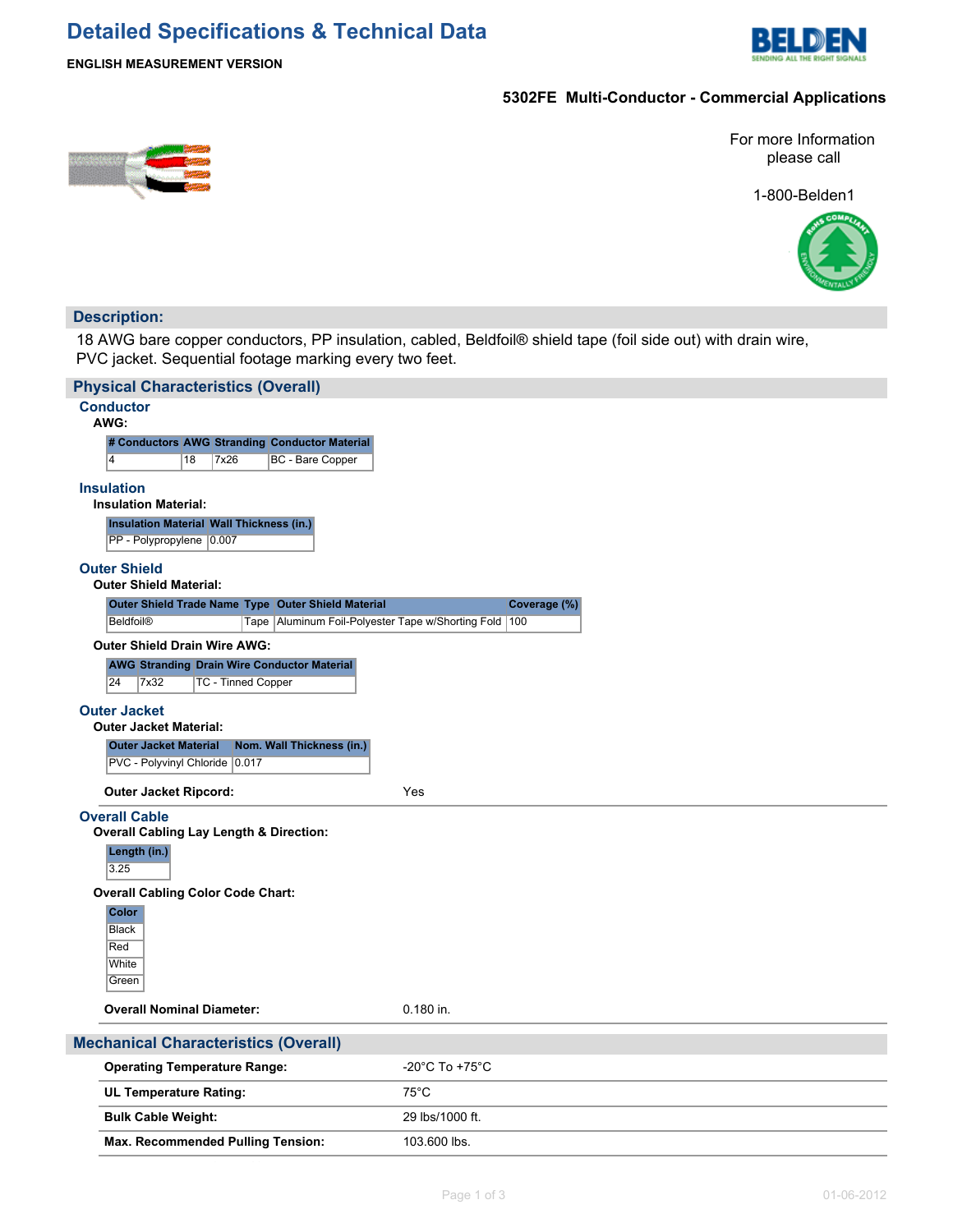# **Detailed Specifications & Technical Data**



## **ENGLISH MEASUREMENT VERSION**

|                                                                  | 5302FE Multi-Conductor - Commercial Applications |  |  |  |  |  |  |
|------------------------------------------------------------------|--------------------------------------------------|--|--|--|--|--|--|
| Min. Bend Radius (Install)/Minor Axis:                           | 1.800 in.                                        |  |  |  |  |  |  |
| <b>Applicable Specifications and Agency Compliance (Overall)</b> |                                                  |  |  |  |  |  |  |
| <b>Applicable Standards &amp; Environmental Programs</b>         |                                                  |  |  |  |  |  |  |
| NEC/(UL) Specification:                                          | <b>CMR</b>                                       |  |  |  |  |  |  |
| <b>NEC Articles:</b>                                             | 800                                              |  |  |  |  |  |  |
| <b>CEC/C(UL) Specification:</b>                                  | <b>CMG</b>                                       |  |  |  |  |  |  |
| <b>EU CE Mark:</b>                                               | Yes                                              |  |  |  |  |  |  |
| EU Directive 2000/53/EC (ELV):                                   | Yes                                              |  |  |  |  |  |  |
| EU Directive 2002/95/EC (RoHS):                                  | Yes                                              |  |  |  |  |  |  |
| EU RoHS Compliance Date (mm/dd/yyyy):                            | 04/01/2005                                       |  |  |  |  |  |  |
| EU Directive 2002/96/EC (WEEE):                                  | Yes                                              |  |  |  |  |  |  |
| EU Directive 2003/11/EC (BFR):                                   | Yes                                              |  |  |  |  |  |  |
| CA Prop 65 (CJ for Wire & Cable):                                | Yes                                              |  |  |  |  |  |  |
| MII Order #39 (China RoHS):                                      | Yes                                              |  |  |  |  |  |  |
| <b>Flame Test</b>                                                |                                                  |  |  |  |  |  |  |
| <b>UL Flame Test:</b>                                            | UL1666 Vertical Shaft                            |  |  |  |  |  |  |
| <b>CSA Flame Test:</b>                                           | FT4                                              |  |  |  |  |  |  |
| <b>Plenum/Non-Plenum</b>                                         |                                                  |  |  |  |  |  |  |
| <b>Plenum Number:</b>                                            | 6320FE                                           |  |  |  |  |  |  |
| <b>Electrical Characteristics (Overall)</b>                      |                                                  |  |  |  |  |  |  |
| Nom. Capacitance Conductor to Conductor:                         |                                                  |  |  |  |  |  |  |
| Capacitance (pF/ft)<br>28.500                                    |                                                  |  |  |  |  |  |  |
| Nom. Capacitance Cond. to Other Conductor & Shield:              |                                                  |  |  |  |  |  |  |
| Capacitance (pF/ft)                                              |                                                  |  |  |  |  |  |  |
| 51.250                                                           |                                                  |  |  |  |  |  |  |
| Nom. Conductor DC Resistance:                                    |                                                  |  |  |  |  |  |  |
| DCR @ 20°C (Ohm/1000 ft)                                         |                                                  |  |  |  |  |  |  |
| 6.5<br><b>Nominal Outer Shield DC Resistance:</b>                |                                                  |  |  |  |  |  |  |
| DCR @ 20°C (Ohm/1000 ft)                                         |                                                  |  |  |  |  |  |  |
| 7.2                                                              |                                                  |  |  |  |  |  |  |
| Max. Operating Voltage - UL:                                     |                                                  |  |  |  |  |  |  |
| <b>Voltage</b><br>300 V RMS                                      |                                                  |  |  |  |  |  |  |
| Max. Recommended Current:                                        |                                                  |  |  |  |  |  |  |
| <b>Current</b><br>4 Amps per conductor @ 25°C                    |                                                  |  |  |  |  |  |  |
| <b>Related Documents:</b>                                        |                                                  |  |  |  |  |  |  |
| No related documents are available for this product              |                                                  |  |  |  |  |  |  |
| <b>Put Ups and Colors:</b>                                       |                                                  |  |  |  |  |  |  |

| Item#            | Putup    | <b>Ship Weight</b> | Color       | <b>Notes</b> | <b>Item Desc</b>     |
|------------------|----------|--------------------|-------------|--------------|----------------------|
| 15302FE 008U1000 | 1.000 FT | $136.000$ LB       | <b>GRAY</b> |              | $14$ #18 PP FS FRPVC |
| 15302FE 008U500  | 500 FT   | 17.000 LB          | <b>GRAY</b> |              | $14$ #18 PP FS FRPVC |
| 15302FE 0081000  | 1.000 FT | 32.000 LB          | GRAY        |              | 4 #18 PP FS FRPVC    |
| 5302FE 008500    | 500 FT   | 18.000 LB          | GRAY        |              | $14$ #18 PP FS FRPVC |